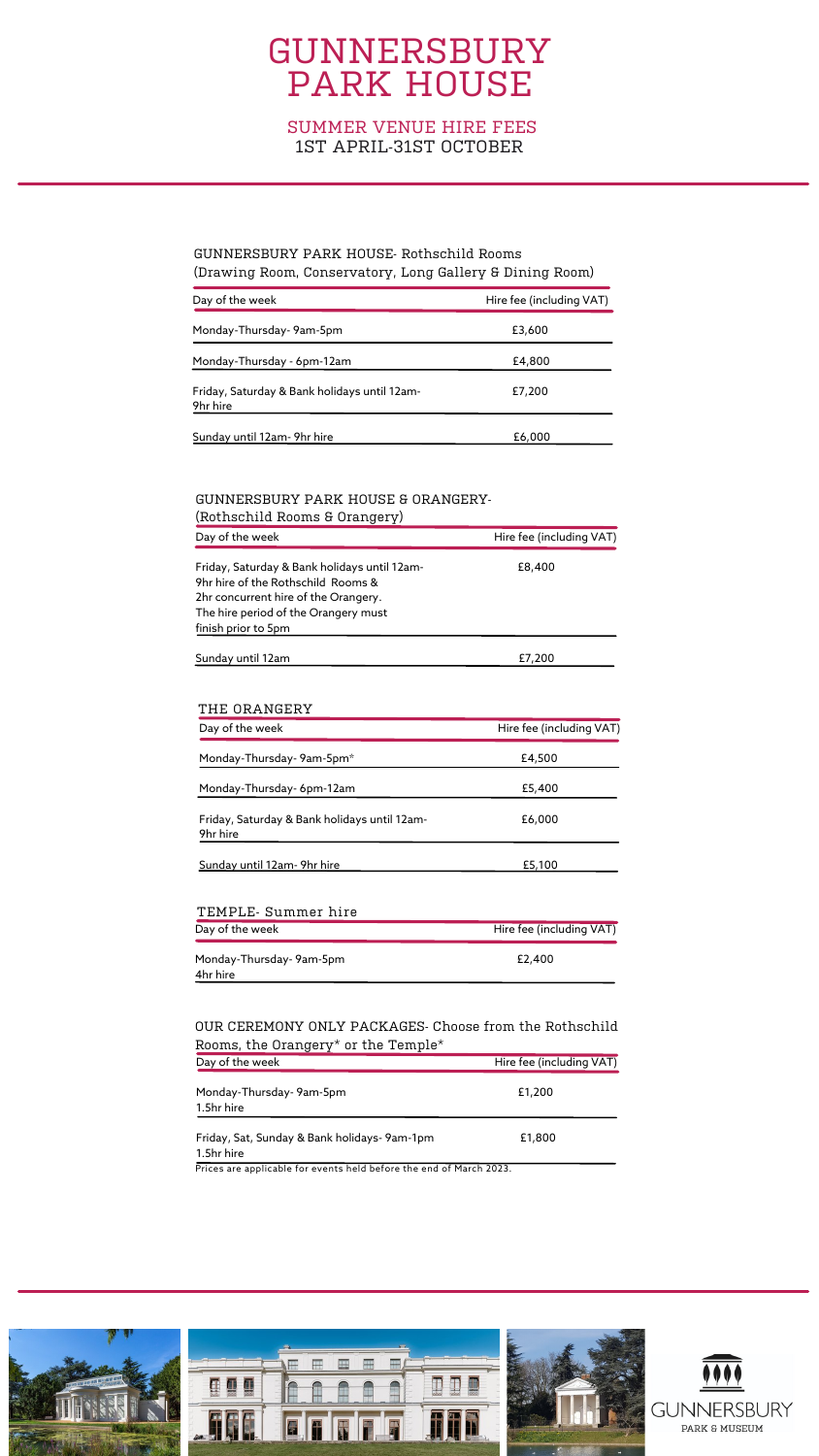# GUNNERSBURY PARK HOUSE

| Day of the week               | Hire fee (including VAT) |
|-------------------------------|--------------------------|
| Monday-Thursday               |                          |
| Anytime per hour until 12am   | £240                     |
|                               |                          |
| Friday-Sunday & Bank Holidays |                          |
| Anytime per hour until 12am   | £360                     |
| Friday-Sunday & Bank Holidays |                          |
| 12am-1am                      | £600                     |
|                               |                          |
|                               |                          |

| Day of the week               | Hire fee (including VAT) |
|-------------------------------|--------------------------|
|                               |                          |
| Monday-Thursday               |                          |
| Anytime per hour until 12am   | £180                     |
| Friday-Sunday & Bank Holidays |                          |
| Anytime per hour until 12am   | £240                     |
| Friday-Sunday & Bank Holidays |                          |
| 12am-1am                      | £480                     |

| Day of the week                                                                                            | Hire fee (including VAT) |
|------------------------------------------------------------------------------------------------------------|--------------------------|
| Monday-Thursday -Anytime per hour                                                                          |                          |
| until 12am                                                                                                 | £180                     |
| Friday-Sunday & Bank Holidays                                                                              |                          |
| Anytime per hour until 1am<br><b>D.</b> C. (1995) <b>1999 1999 1999 1999 1999 1999 1999 1999 1999 1999</b> | N/A                      |

#### ADDTIONAL HOURS- ROTHSCHILD ROOMS

Prices are applicable for events held before the end of March 2023.



#### ADDITIONAL HOURS- ORANGERY

#### ADDITIONAL HOURS- TEMPLE

### SUMMER VENUE HIRE FEES 1ST APRIL-31ST OCTOBER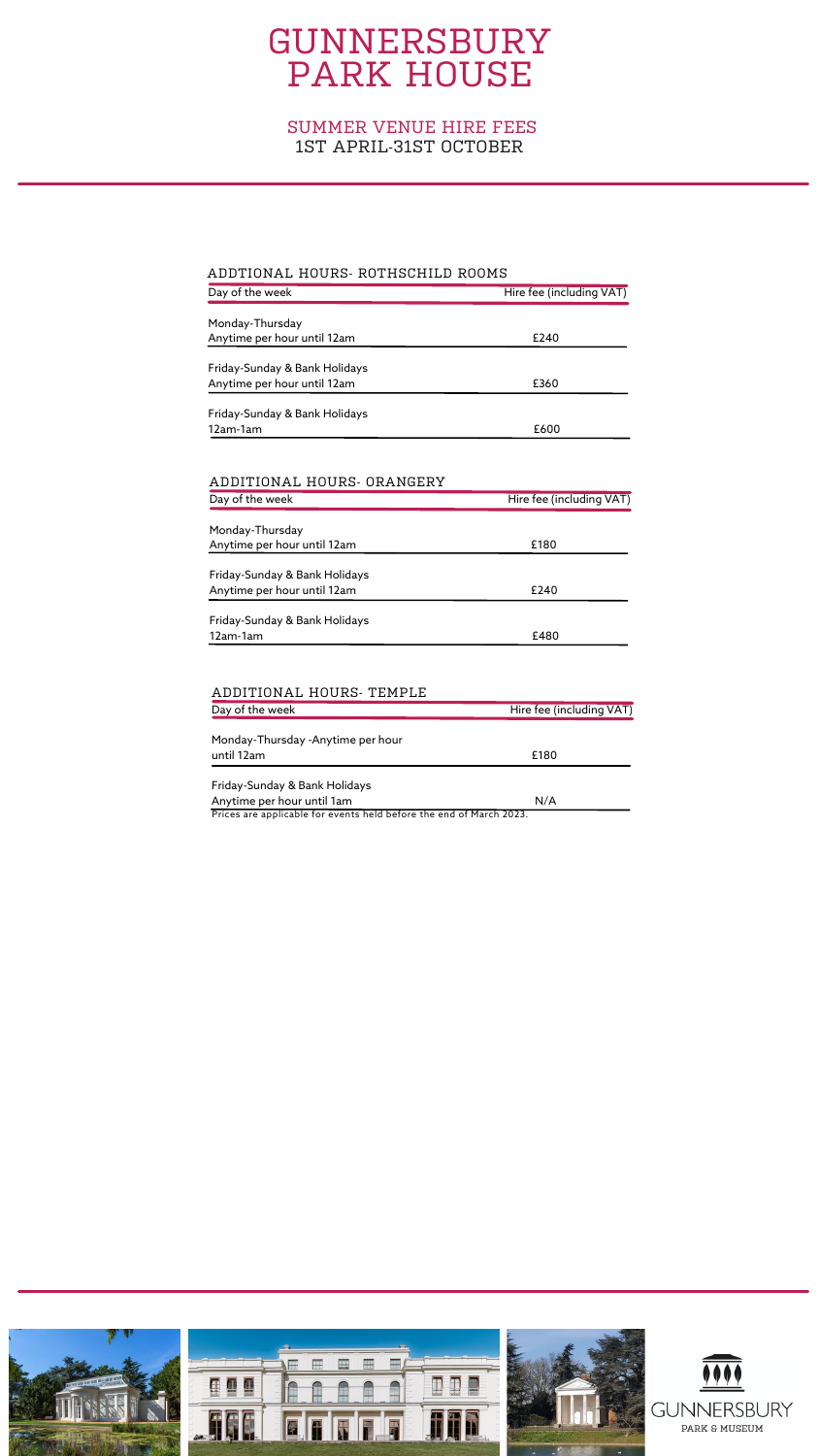# GUNNERSBURY PARK HOUSE

## IMPORTANT INFORMATION ABOUT VENUE HIRE

• 9hr hire packages comprise any continuous hire period between 9am – midnight. Minimum hire rates apply.

 $\bm{\cdot}$  9hr hire packages reflects the time your guests are on site and do not include your supplier set-up / clearing times. We allow 2hrs for set-up and 1hr for clearing; if your requirements exceed this, you are able to pay for additional time as needed.

• Prices are for dry room hire only and are exclusive of catering, furniture and registrar's fees.

• Prices for all venues include the services of an Event Manager. For package hires, a minimum of 1 x security guard is also included in the fee for the duration of time that guests are on site.

• Prices detailed above are subject to, and inclusive of VAT.

• Gunnersbury reserves the right to amend prices at any time without notice. For premium dates such as New Year's Eve, please contact the Hospitality & Events team for more information.

• Please ensure that, when booking civil ceremonies, you have checked availability with the Hounslow Registrars Team.

• Gunnersbury Park House venue hire includes use of a kitchen space. Any events taking place in the Orangery or Temple may require a catering service tent. Your caterer will be able to provide details of this.

• The Temple is available for hire from the start of the Easter school holidays until the end of August.

• Additional time can be booked as per the Tariff Rate card.

### Portable toilets:

• \*Please note that, for Monday – Thursday daytime hire, the 2hr reception hire of the Orangery combined with use of the House and the ceremony only packages, there are no exclusive toilet facilities on site for the Orangery or Temple. There are public toilets located a 3–5 minute walk away. If you wish, luxury portable toilet hire for the Orangery can be arranged for a cost of £725+VAT (1 x ladies, 1 x gents). • For the evening and 9hr weekend hire of the Orangery, portable toilet hire is included and comprises 1 x gentleman's and 1 x ladies toilet which is sufficient for 80 guests.

South or North Lawns hire:

• North and South Lawn hire is available on request. Please ask a member of the team for details.

• Lawn hire is strictly for non-licensable activity only. Licensable activity is only available in Gunnersbury Park House, Orangery or Temple. If you wish to use the South or North Lawns for licensable activity, please enquire with a member of the team who will be happy to advise.

• Hire of the South or North Lawns is available Monday – Thursday only.



SUMMER VENUE HIRE FEES 1ST APRIL-31ST OCTOBER